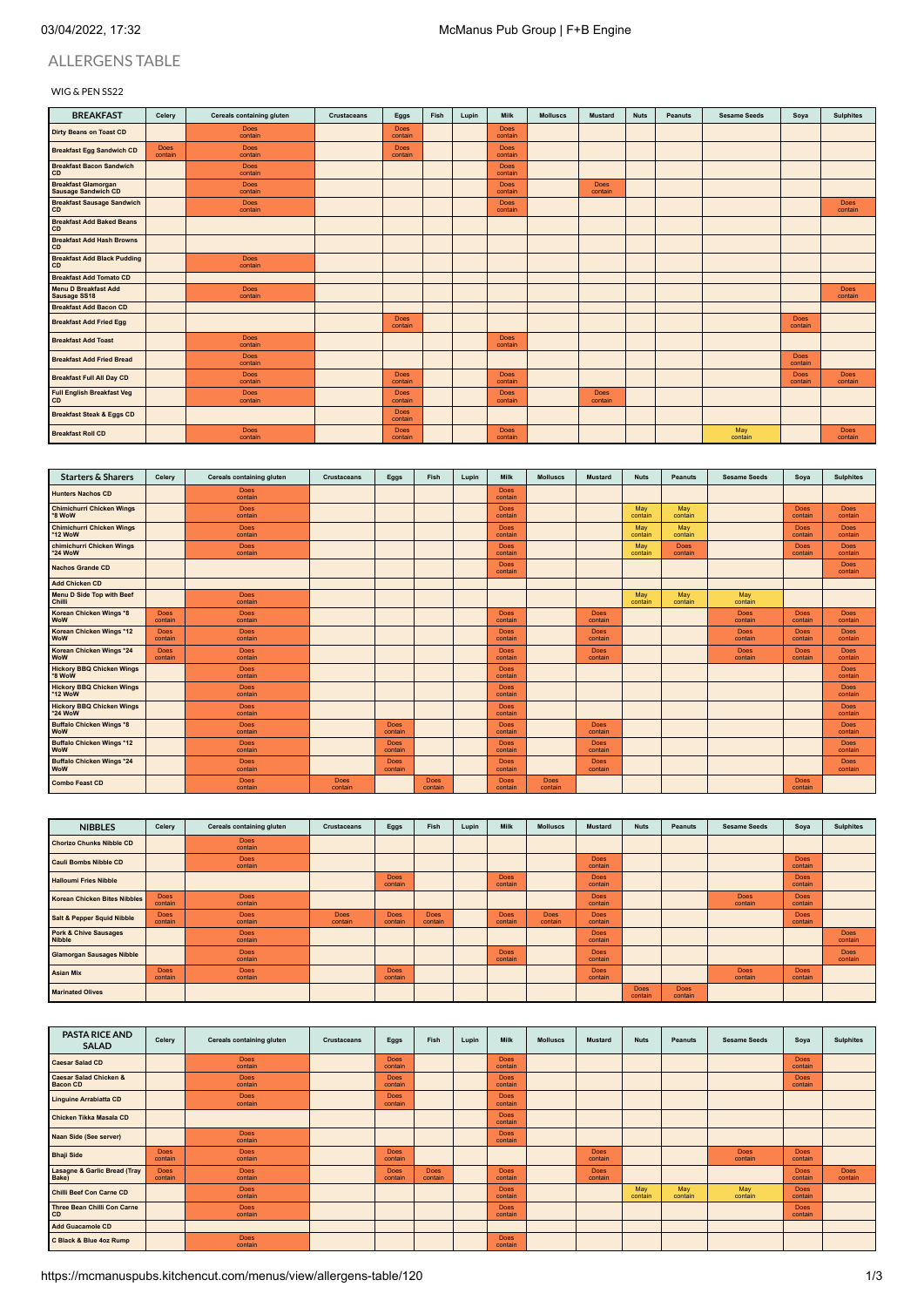# 03/04/2022, 17:32 McManus Pub Group | F+B Engine

| <b>GRILLS AND KEBABS</b>       | Celery                 | Cereals containing gluten | <b>Crustaceans</b>     | Eggs                   | Fish | Lupin | Milk                   | <b>Molluscs</b> | <b>Mustard</b>         | <b>Nuts</b> | <b>Peanuts</b> | <b>Sesame Seeds</b> | Soya                   | <b>Sulphites</b>       |
|--------------------------------|------------------------|---------------------------|------------------------|------------------------|------|-------|------------------------|-----------------|------------------------|-------------|----------------|---------------------|------------------------|------------------------|
| <b>Peppercorn Sauce CD</b>     | <b>Does</b><br>contain | <b>Does</b><br>contain    |                        | <b>Does</b><br>contain |      |       | <b>Does</b><br>contain |                 |                        |             |                |                     |                        |                        |
| <b>Pineapple Rings CD</b>      |                        |                           |                        |                        |      |       |                        |                 |                        |             |                |                     |                        |                        |
| <b>Rump Steak 8oz CD</b>       |                        |                           |                        |                        |      |       |                        |                 | Does<br>contain        |             |                |                     |                        | <b>Does</b><br>contain |
| <b>Rump Steak 16oz CD</b>      |                        |                           |                        |                        |      |       |                        |                 | <b>Does</b><br>contain |             |                |                     |                        | <b>Does</b><br>contain |
| Steak - Add Scampi CD          |                        | <b>Does</b><br>contain    | <b>Does</b><br>contain |                        |      |       |                        |                 |                        |             |                |                     | <b>Does</b><br>contain |                        |
| Two Fried Eggs CD              |                        |                           |                        | <b>Does</b><br>contain |      |       |                        |                 |                        |             |                |                     | <b>Does</b><br>contain |                        |
| <b>House Salad CD</b>          |                        |                           |                        |                        |      |       |                        |                 | Does<br>contain        |             |                |                     |                        | <b>Does</b><br>contain |
| <b>Fried Mushrooms Side CD</b> |                        |                           |                        |                        |      |       |                        |                 |                        |             |                |                     | <b>Does</b><br>contain |                        |

| <b>PUB CLASSICS</b>                      | Celery                 | Cereals containing gluten | <b>Crustaceans</b>     | Eggs                   | Fish                   | Lupin | Milk                   | <b>Molluscs</b> | <b>Mustard</b>         | <b>Nuts</b> | Peanuts | <b>Sesame Seeds</b> | Soya                   | <b>Sulphites</b>       |
|------------------------------------------|------------------------|---------------------------|------------------------|------------------------|------------------------|-------|------------------------|-----------------|------------------------|-------------|---------|---------------------|------------------------|------------------------|
| Sausage & Mash CD                        |                        | <b>Does</b><br>contain    |                        |                        |                        |       | Does.<br>contain       |                 |                        |             |         |                     | <b>Does</b><br>contain | <b>Does</b><br>contain |
| Glamorgan Sausage & Mash<br><b>CD</b>    |                        | <b>Does</b><br>contain    |                        |                        |                        |       | <b>Does</b><br>contain |                 | <b>Does</b><br>contain |             |         |                     | <b>Does</b><br>contain |                        |
| <b>Hunters Chicken 2021</b>              |                        | <b>Does</b><br>contain    |                        | <b>Does</b><br>contain |                        |       | <b>Does</b><br>contain |                 | <b>Does</b><br>contain |             |         |                     | <b>Does</b><br>contain | <b>Does</b><br>contain |
| Chicken & Mushroom Pie CD<br><b>SS21</b> | <b>Does</b><br>contain | <b>Does</b><br>contain    |                        |                        |                        |       | <b>Does</b><br>contain |                 |                        |             |         |                     |                        |                        |
| <b>Fish &amp; Chips CD</b>               | May<br>contain         | <b>Does</b><br>contain    |                        | <b>Does</b><br>contain | <b>Does</b><br>contain |       | <b>Does</b><br>contain |                 | <b>Does</b><br>contain |             |         |                     | <b>Does</b><br>contain |                        |
| Ham Egg and Chips CD                     |                        |                           |                        | <b>Does</b><br>contain |                        |       |                        |                 |                        |             |         |                     | <b>Does</b><br>contain |                        |
| <b>Scampi &amp; Chips CD</b>             |                        | <b>Does</b><br>contain    | <b>Does</b><br>contain | <b>Does</b><br>contain |                        |       |                        |                 | <b>Does</b><br>contain |             |         |                     |                        |                        |

| <b>DOGS</b>                       | Celery                 | Cereals containing gluten | <b>Crustaceans</b> | Eggs                         | Fish | Lupin | Milk            | <b>Molluscs</b> | <b>Mustard</b>         | <b>Nuts</b>  | <b>Peanuts</b> | <b>Sesame Seeds</b> | Soya            | <b>Sulphites</b>       |
|-----------------------------------|------------------------|---------------------------|--------------------|------------------------------|------|-------|-----------------|-----------------|------------------------|--------------|----------------|---------------------|-----------------|------------------------|
| <b>American Dog CD</b>            | <b>Does</b><br>contain | <b>Does</b><br>contain    |                    | Does <sup>1</sup><br>contain |      |       | Does<br>contain |                 | <b>Does</b><br>contain |              |                | Does<br>contai      | Does<br>contain | <b>Does</b><br>contain |
| <b>Menu D Hot Dog Beef Chilli</b> |                        | <b>Does</b><br>contain    |                    |                              |      |       | Does<br>contain |                 |                        | May<br>conta | May<br>contair | May<br>contain      | Does<br>contain | <b>Does</b><br>contain |

| <b>BURGERS</b>                         | Celery                 | <b>Cereals containing gluten</b> | <b>Crustaceans</b>     | Eggs                   | Fish                   | Lupin | <b>Milk</b>            | <b>Molluscs</b>        | <b>Mustard</b>         | <b>Nuts</b>    | Peanuts        | <b>Sesame Seeds</b>    | Soya                   | <b>Sulphites</b>       |
|----------------------------------------|------------------------|----------------------------------|------------------------|------------------------|------------------------|-------|------------------------|------------------------|------------------------|----------------|----------------|------------------------|------------------------|------------------------|
| <b>Burger Add Black Pudding</b><br>CD  |                        | <b>Does</b><br>contain           |                        |                        |                        |       |                        |                        |                        |                |                |                        |                        |                        |
| Topping Add Guacamole CD               |                        |                                  |                        |                        |                        |       |                        |                        |                        |                |                |                        |                        |                        |
| <b>Add Onion Rings CD</b>              |                        | Does<br>contain                  | <b>Does</b><br>contain |                        | <b>Does</b><br>contain |       | <b>Does</b><br>contain | <b>Does</b><br>contain |                        |                |                |                        | <b>Does</b><br>contain |                        |
| <b>Extra Jalapenos LBRG</b>            |                        |                                  |                        |                        |                        |       |                        |                        |                        |                |                |                        |                        | <b>Does</b><br>contain |
| <b>Add Gravy Pot CD</b>                |                        |                                  |                        |                        |                        |       |                        |                        |                        |                |                |                        |                        |                        |
| <b>Add Fried Egg CD</b>                |                        |                                  |                        | <b>Does</b><br>contain |                        |       |                        |                        |                        |                |                |                        |                        |                        |
| <b>Add Hash Browns CD</b>              |                        |                                  |                        |                        |                        |       |                        |                        |                        |                |                |                        | <b>Does</b><br>contain |                        |
| <b>Tex Mex CD</b>                      | <b>Does</b><br>contain | <b>Does</b><br>contain           |                        | <b>Does</b><br>contain |                        |       | <b>Does</b><br>contain |                        | <b>Does</b><br>contain | May<br>contain | May<br>contain | <b>Does</b><br>contain | <b>Does</b><br>contain | <b>Does</b><br>contain |
| <b>Ranch Burger CD</b>                 | <b>Does</b><br>contain | <b>Does</b><br>contain           | <b>Does</b><br>contain | <b>Does</b><br>contain | <b>Does</b><br>contain |       | <b>Does</b><br>contain | <b>Does</b><br>contain | <b>Does</b><br>contain |                |                | <b>Does</b><br>contain | <b>Does</b><br>contain | <b>Does</b><br>contain |
| The Jack Burger CD                     | <b>Does</b><br>contain | <b>Does</b><br>contain           |                        | <b>Does</b><br>contain |                        |       | <b>Does</b><br>contain |                        | Does<br>contain        |                |                | <b>Does</b><br>contain | <b>Does</b><br>contain | <b>Does</b><br>contain |
| Menu CD Add Burger 6oz                 |                        | <b>Does</b><br>contain           |                        |                        |                        |       |                        |                        |                        |                |                |                        |                        | <b>Does</b><br>contain |
| The Classic CD                         | Does<br>contain        | <b>Does</b><br>contain           |                        | <b>Does</b><br>contain |                        |       | <b>Does</b><br>contain |                        | <b>Does</b><br>contain |                |                | <b>Does</b><br>contain | <b>Does</b><br>contain | <b>Does</b><br>contain |
| <b>The Loaded Burger CD</b>            | <b>Does</b><br>contain | <b>Does</b><br>contain           |                        | <b>Does</b><br>contain |                        |       | <b>Does</b><br>contain |                        | <b>Does</b><br>contain |                |                | <b>Does</b><br>contain | <b>Does</b><br>contain | <b>Does</b><br>contain |
| Big Rooster Burger (Southern<br>Fried) | Does<br>contain        | <b>Does</b><br>contain           |                        | <b>Does</b><br>contain |                        |       | <b>Does</b><br>contain |                        | <b>Does</b><br>contain |                |                | <b>Does</b><br>contain | <b>Does</b><br>contain | <b>Does</b><br>contain |
| <b>Korean BBQ Burger CD</b>            | <b>Does</b><br>contain | <b>Does</b><br>contain           |                        | <b>Does</b><br>contain |                        |       | <b>Does</b><br>contain |                        | <b>Does</b><br>contain |                |                | May<br>contain         | <b>Does</b><br>contain | <b>Does</b><br>contain |
| <b>Topping Bacon CD</b>                |                        |                                  |                        |                        |                        |       |                        |                        |                        |                |                |                        |                        |                        |
| <b>Add Cheese Topping CD</b>           |                        |                                  |                        |                        |                        |       | <b>Does</b><br>contain |                        |                        |                |                |                        |                        |                        |
| <b>Add Mushrooms CD</b>                |                        |                                  |                        |                        |                        |       | <b>Does</b><br>contain |                        |                        |                |                |                        |                        |                        |
| <b>The Greek Burger CD</b>             | <b>Does</b><br>contain | <b>Does</b><br>contain           |                        | <b>Does</b><br>contain |                        |       | <b>Does</b><br>contain |                        | <b>Does</b><br>contain |                |                | <b>Does</b><br>contain | <b>Does</b><br>contain | <b>Does</b><br>contain |
| Breaded NOT Chicken Burger<br>CD       |                        | <b>Does</b><br>contain           |                        |                        |                        |       |                        |                        |                        |                |                | May<br>contain         |                        | <b>Does</b><br>contain |

| <b>SIDES AND TOPPERS</b>                         | Celery                 | Cereals containing gluten | Crustaceans            | Eggs                   | Fish                   | Lupin | Milk                   | <b>Molluscs</b>        | <b>Mustard</b>         | <b>Nuts</b> | Peanuts | <b>Sesame Seeds</b>    | Soya                   | <b>Sulphites</b>       |
|--------------------------------------------------|------------------------|---------------------------|------------------------|------------------------|------------------------|-------|------------------------|------------------------|------------------------|-------------|---------|------------------------|------------------------|------------------------|
| <b>House Salad CD</b>                            |                        |                           |                        |                        |                        |       |                        |                        | <b>Does</b><br>contain |             |         |                        |                        | <b>Does</b><br>contain |
| <b>Coleslaw Side CD</b>                          | <b>Does</b><br>contain | <b>Does</b><br>contain    |                        | <b>Does</b><br>contain |                        |       | <b>Does</b><br>contain |                        | <b>Does</b><br>contain |             |         | <b>Does</b><br>contain | <b>Does</b><br>contain | <b>Does</b><br>contain |
| <b>Onion Rings Side CD</b>                       |                        | <b>Does</b><br>contain    | <b>Does</b><br>contain |                        | <b>Does</b><br>contain |       | <b>Does</b><br>contain | <b>Does</b><br>contain |                        |             |         |                        | Does<br>contain        |                        |
| Menu D Side Skin on Fries                        |                        |                           |                        |                        |                        |       |                        |                        |                        |             |         |                        | <b>Does</b><br>contain |                        |
| <b>Cheese Topping CD</b>                         |                        |                           |                        |                        |                        |       | <b>Does</b><br>contain |                        |                        |             |         |                        |                        |                        |
| <b>Side Gravy CD</b>                             |                        |                           |                        |                        |                        |       |                        |                        |                        |             |         |                        |                        |                        |
| <b>House Chips Side CD</b>                       |                        |                           |                        |                        |                        |       |                        |                        |                        |             |         |                        | Does<br>contain        |                        |
| <b>Menu D Side Sweet Potatoe</b><br><b>Fries</b> |                        |                           |                        |                        |                        |       |                        |                        |                        |             |         |                        | Does<br>contain        |                        |

| <b>Pizzas</b>                | Celery                 | Cereals containing gluten | <b>Crustaceans</b> | Eggs | Fish | Lupin | <b>Milk</b>            | <b>Molluscs</b> | <b>Mustard</b>         | <b>Nuts</b> | Peanuts | <b>Sesame Seeds</b>    | Soya                   | <b>Sulphites</b>       |
|------------------------------|------------------------|---------------------------|--------------------|------|------|-------|------------------------|-----------------|------------------------|-------------|---------|------------------------|------------------------|------------------------|
| Pizza Si Cheesy Garlic Pizza |                        | <b>Does</b><br>contain    |                    |      |      |       | <b>Does</b><br>contain |                 |                        |             |         |                        | <b>Does</b><br>contain |                        |
| Pizza Si Margherita CD       |                        | <b>Does</b><br>contain    |                    |      |      |       | <b>Does</b><br>contain |                 |                        |             |         |                        | <b>Does</b><br>contain |                        |
| Pizza Si Pepperoni CD        |                        | <b>Does</b><br>contain    |                    |      |      |       | Does<br>contain        |                 |                        |             |         |                        | <b>Does</b><br>contain |                        |
| Pizza Si Spicy Pepperoni CD  |                        | <b>Does</b><br>contain    |                    |      |      |       | <b>Does</b><br>contain |                 |                        |             |         |                        | <b>Does</b><br>contain | <b>Does</b><br>contain |
| Pizza Si Vegetarian CD       |                        | <b>Does</b><br>contain    |                    |      |      |       | <b>Does</b><br>contain |                 |                        |             |         |                        | <b>Does</b><br>contain |                        |
| Pizza Si Farmhouse           |                        | <b>Does</b><br>contain    |                    |      |      |       | <b>Does</b><br>contain |                 |                        |             |         |                        | <b>Does</b><br>contain |                        |
| <b>Pizza Si The Jamaican</b> |                        | <b>Does</b><br>contain    |                    |      |      |       | <b>Does</b><br>contain |                 |                        |             |         |                        | <b>Does</b><br>contain |                        |
| Pizza Si BBQ Chicken CD      |                        | <b>Does</b><br>contain    |                    |      |      |       | <b>Does</b><br>contain |                 |                        |             |         |                        | <b>Does</b><br>contain |                        |
| Pizza Si - Taster Of India   | <b>Does</b><br>contain | <b>Does</b><br>contain    |                    |      |      |       | Does<br>contain        |                 | <b>Does</b><br>contain |             |         | <b>Does</b><br>contain | <b>Does</b><br>contain | <b>Does</b><br>contain |
| Pizza Si Spicy Chorizo CD    |                        | <b>Does</b><br>contain    |                    |      |      |       | Does<br>contain        |                 |                        |             |         |                        | <b>Does</b><br>contain | <b>Does</b><br>contain |